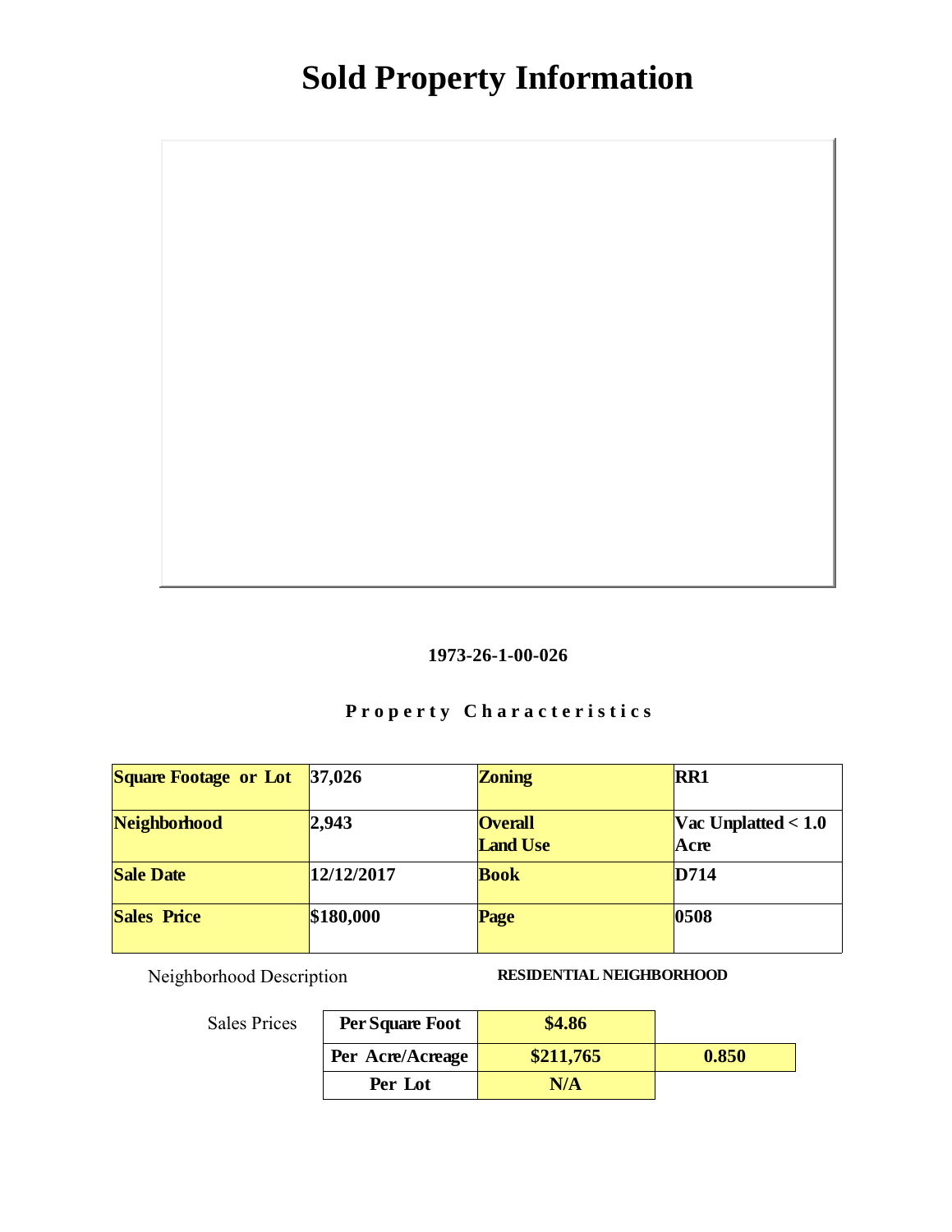

1390 S CLINTON ST

1973-22-2-00-042

### Property Characteristics

| Square Footage or Lot | 83,635     | Zoning                            |                                                 |
|-----------------------|------------|-----------------------------------|-------------------------------------------------|
| Neighborhood          | 244        | <b>Overall</b><br><b>Land Use</b> | Vac Unplatted $> 1.0$<br>Acre but $< 5.0$ Acres |
| <b>Sale Date</b>      | 10/10/2017 | <b>Book</b>                       | D711                                            |
| <b>Sales Price</b>    | \$465,000  | Page                              | 6101                                            |

Neighborhood Description RESIDENTIAL NEIGHBORHOOD

| Per Square Foot  | \$5.56    |       |
|------------------|-----------|-------|
| Per Acre/Acreage | \$242,188 | 1.920 |
| Per Lot          | N/A       |       |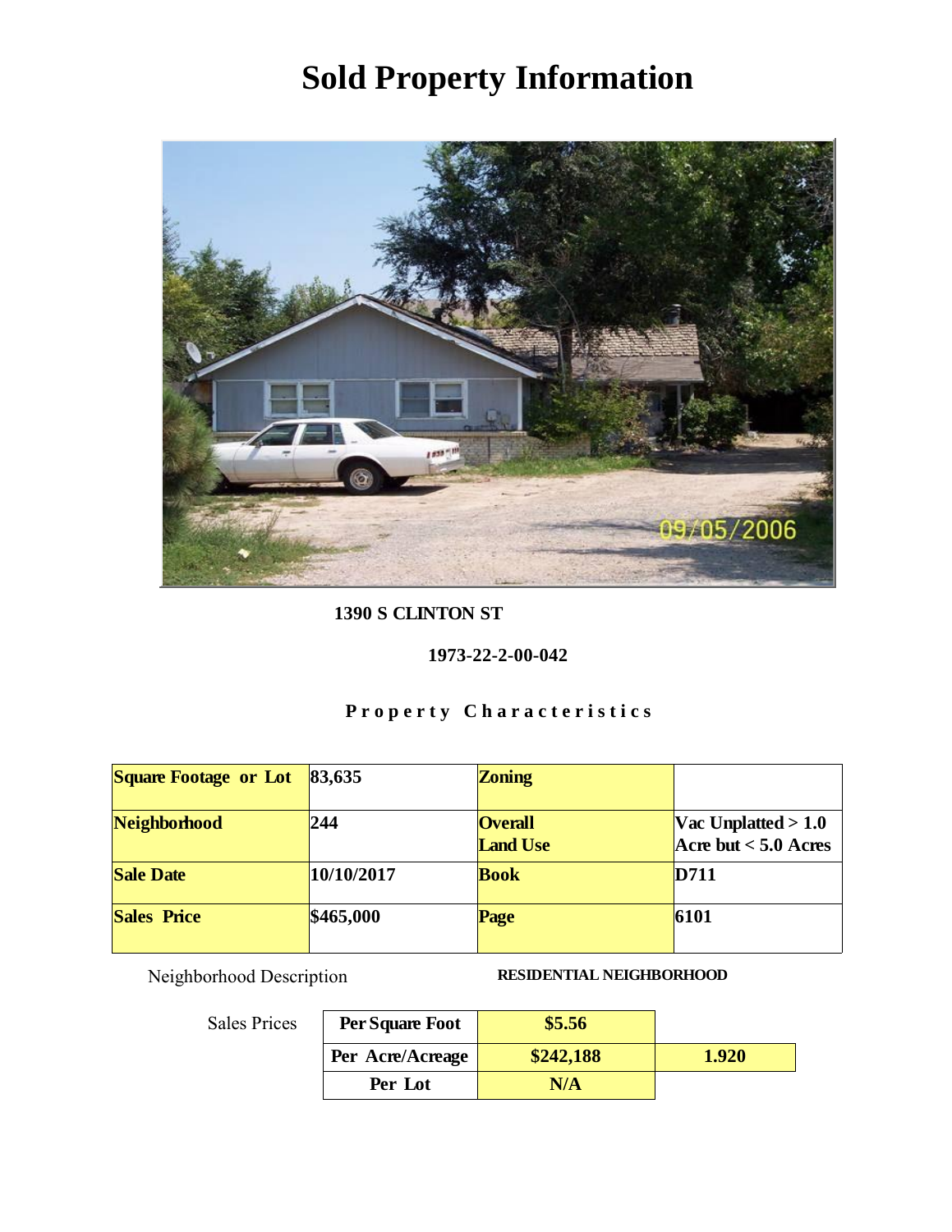

#### 2501 S DAHLIA ST

#### 1973-30-3-00-005

### Property Characteristics

| Square Footage or Lot | 57,369      | Zoning                            |                                                 |
|-----------------------|-------------|-----------------------------------|-------------------------------------------------|
| Neighborhood          | 2,542       | <b>Overall</b><br><b>Land Use</b> | Vac Unplatted $> 1.0$<br>Acre but $< 5.0$ Acres |
| <b>Sale Date</b>      | 12/14/2017  | <b>Book</b>                       | D714                                            |
| <b>Sales Price</b>    | \$1,500,000 | Page                              | 1174                                            |

Neighborhood Description RESIDENTIAL NEIGHBORHOOD

| .s | Per Square Foot  | \$26.15     |       |
|----|------------------|-------------|-------|
|    | Per Acre/Acreage | \$1,138,952 | 1.317 |
|    | Per Lot          | N/A         |       |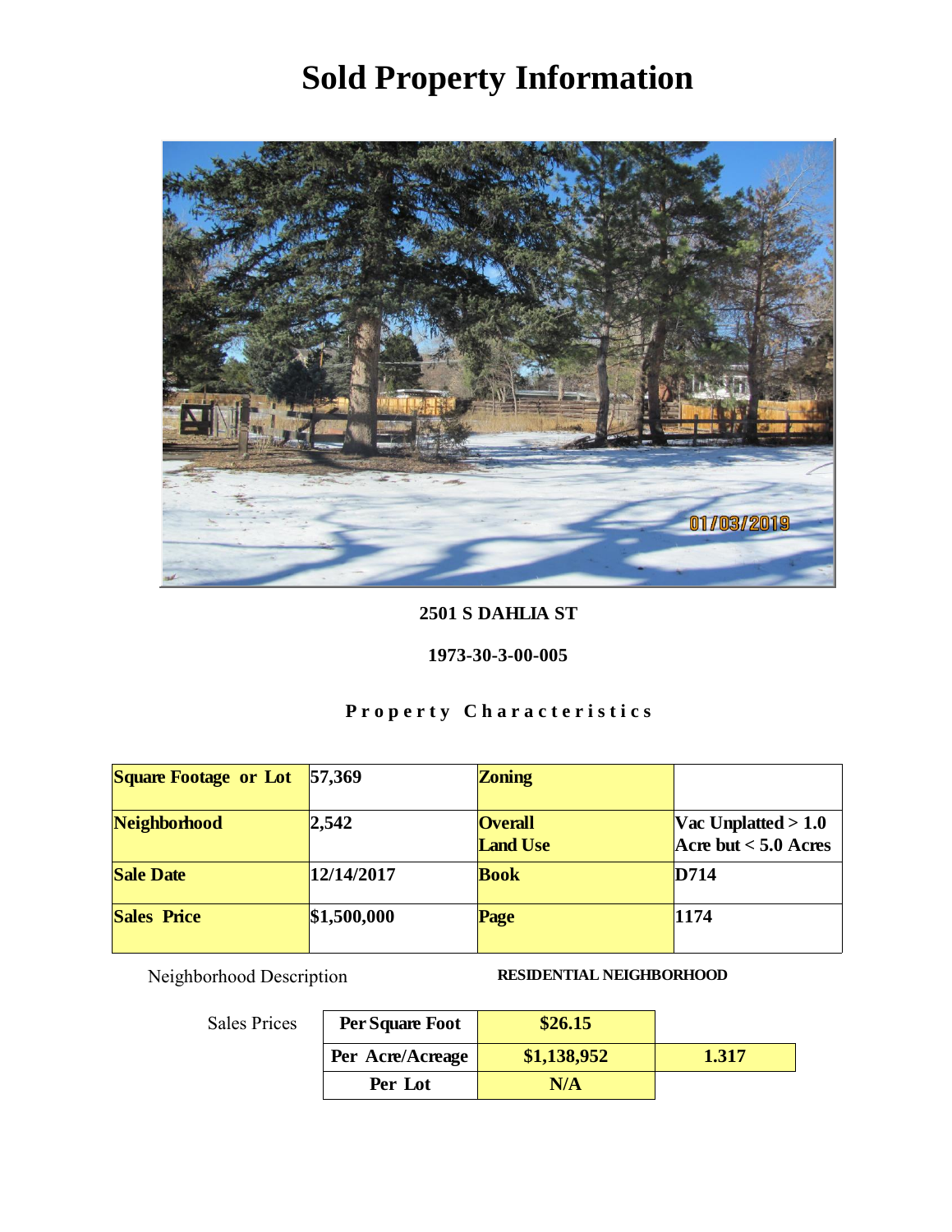

20000 E COLFAX AVE

1975-02-2-00-002

### Property Characteristics

| Square Footage or Lot | 105,102   | Zoning                            | $B-1$                                           |
|-----------------------|-----------|-----------------------------------|-------------------------------------------------|
| Neighborhood          | 2,944     | <b>Overall</b><br><b>Land Use</b> | Vac Unplatted $> 1.0$<br>Acre but $< 5.0$ Acres |
| <b>Sale Date</b>      | 1/8/2018  | <b>Book</b>                       | <b>D</b> 800                                    |
| <b>Sales Price</b>    | \$500,000 | Page                              | 2516                                            |

Neighborhood Description RESIDENTIAL NEIGHBORHOOD

| Per Square Foot  | \$4.76    |       |
|------------------|-----------|-------|
| Per Acre/Acreage | \$207,227 | 2.410 |
| Per Lot          | N/A       |       |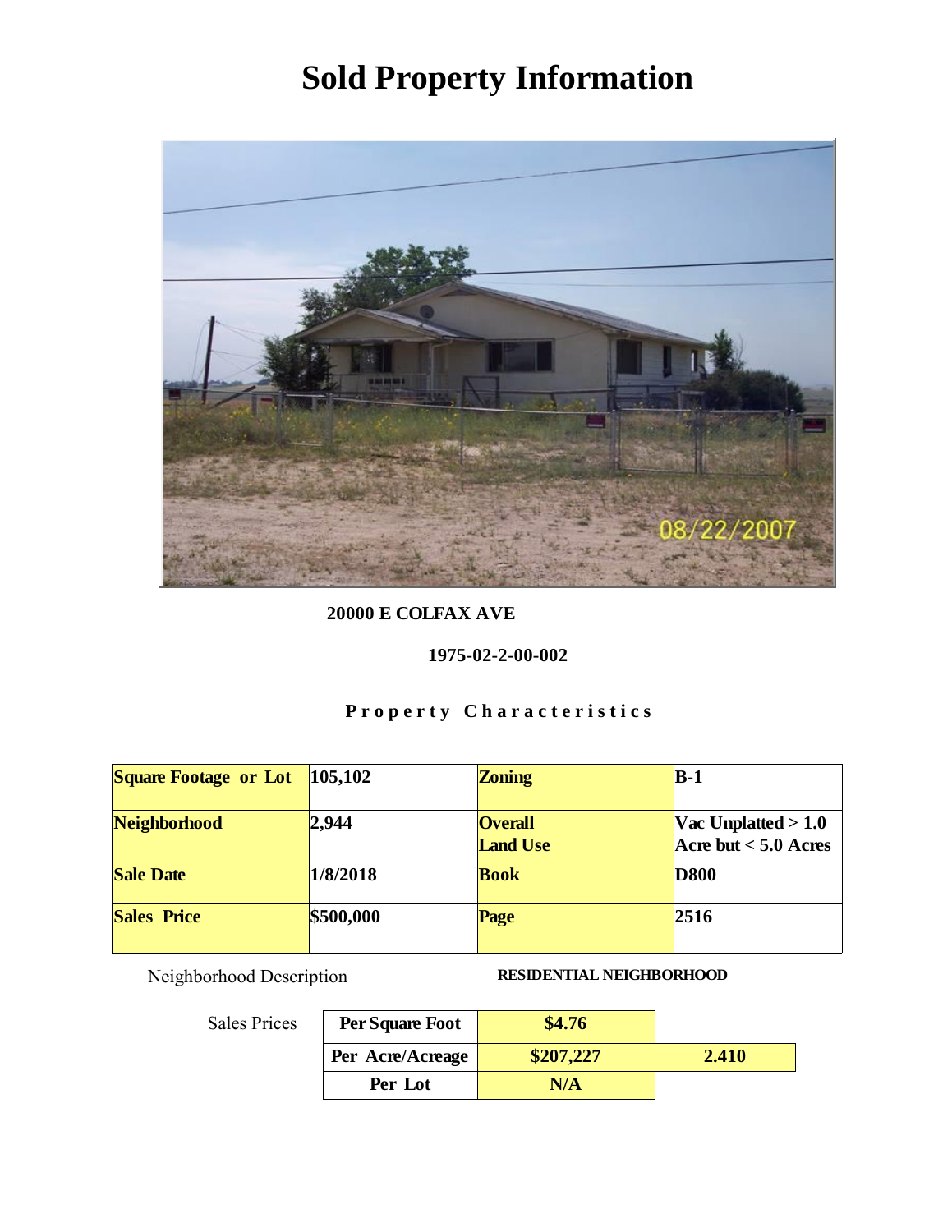#### 1900 SOUTH CHAMBERS RD

#### 1975-20-3-00-028

### Property Characteristics

| <b>Square Footage or Lot</b> | 270,943   | Zoning                            | RR <sub>2M</sub>                            |
|------------------------------|-----------|-----------------------------------|---------------------------------------------|
| Neighborhood                 | 2,944     | <b>Overall</b><br><b>Land Use</b> | Vac Unplatted $> 5.0$<br>Acres but $< 10.0$ |
| <b>Sale Date</b>             | 3/16/2018 | <b>Book</b>                       | D802                                        |
| <b>Sales Price</b>           | \$750,000 | Page                              | 5657                                        |

Neighborhood Description RESIDENTIAL NEIGHBORHOOD

| Per Square Foot  | \$2.77    |       |
|------------------|-----------|-------|
| Per Acre/Acreage | \$120,579 | 6.220 |
| Per Lot          | N/A       |       |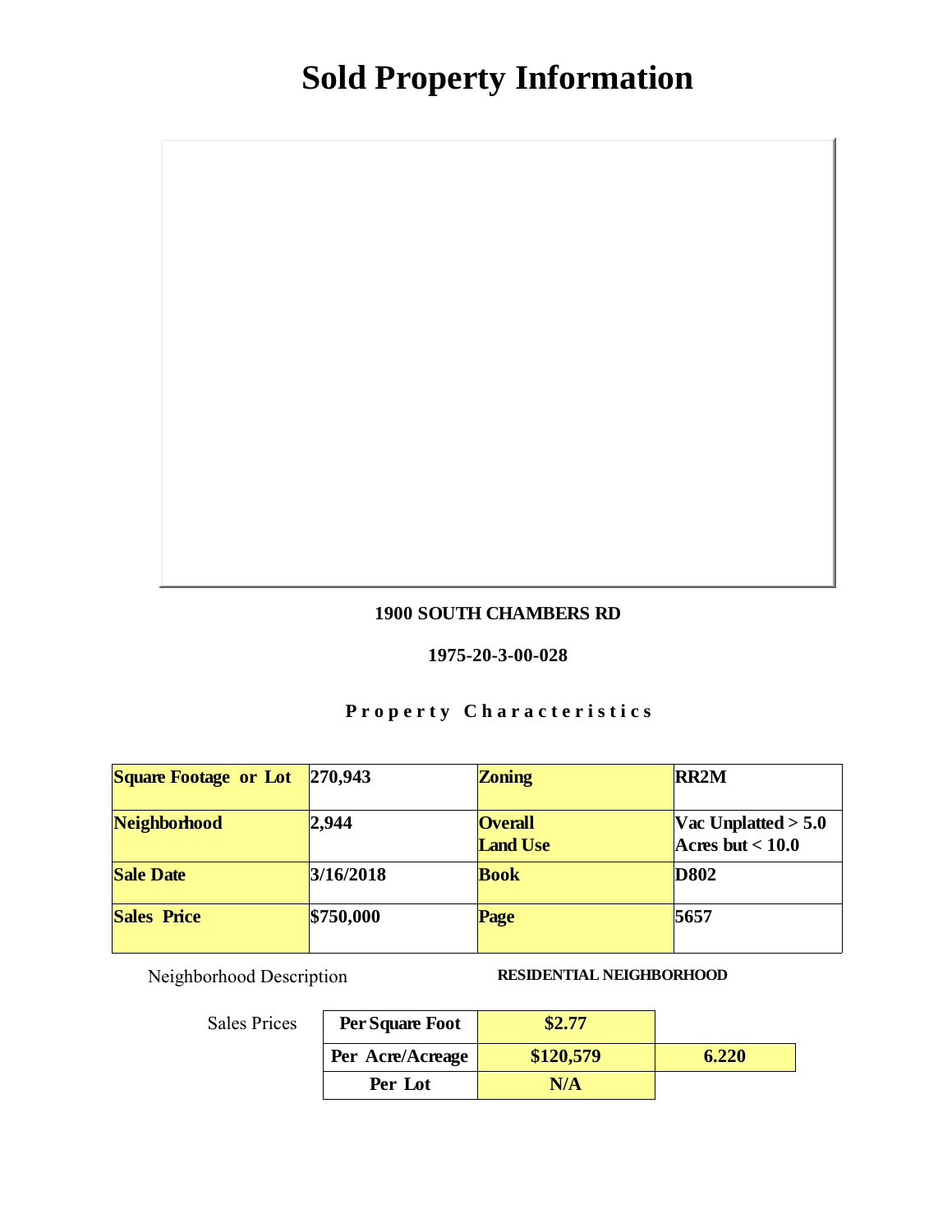

### Property Characteristics

| <b>Square Footage or Lot</b> | 871,200  | Zoning                            | AA1                                            |
|------------------------------|----------|-----------------------------------|------------------------------------------------|
| Neighborhood                 | 2,946    | <b>Overall</b><br><b>Land Use</b> | $\text{Vac Unplatted} >$<br>10.0 Acres but $<$ |
| <b>Sale Date</b>             | 2/6/2017 | <b>Book</b>                       | D701                                           |
| Sales Price                  | \$75,000 | Page                              | 6655                                           |

Neighborhood Description RESIDENTIAL NEIGHBORHOOD

| Per Square Foot  | \$0.09  |        |
|------------------|---------|--------|
| Per Acre/Acreage | \$3,750 | 20.000 |
| Per Lot          | N/A     |        |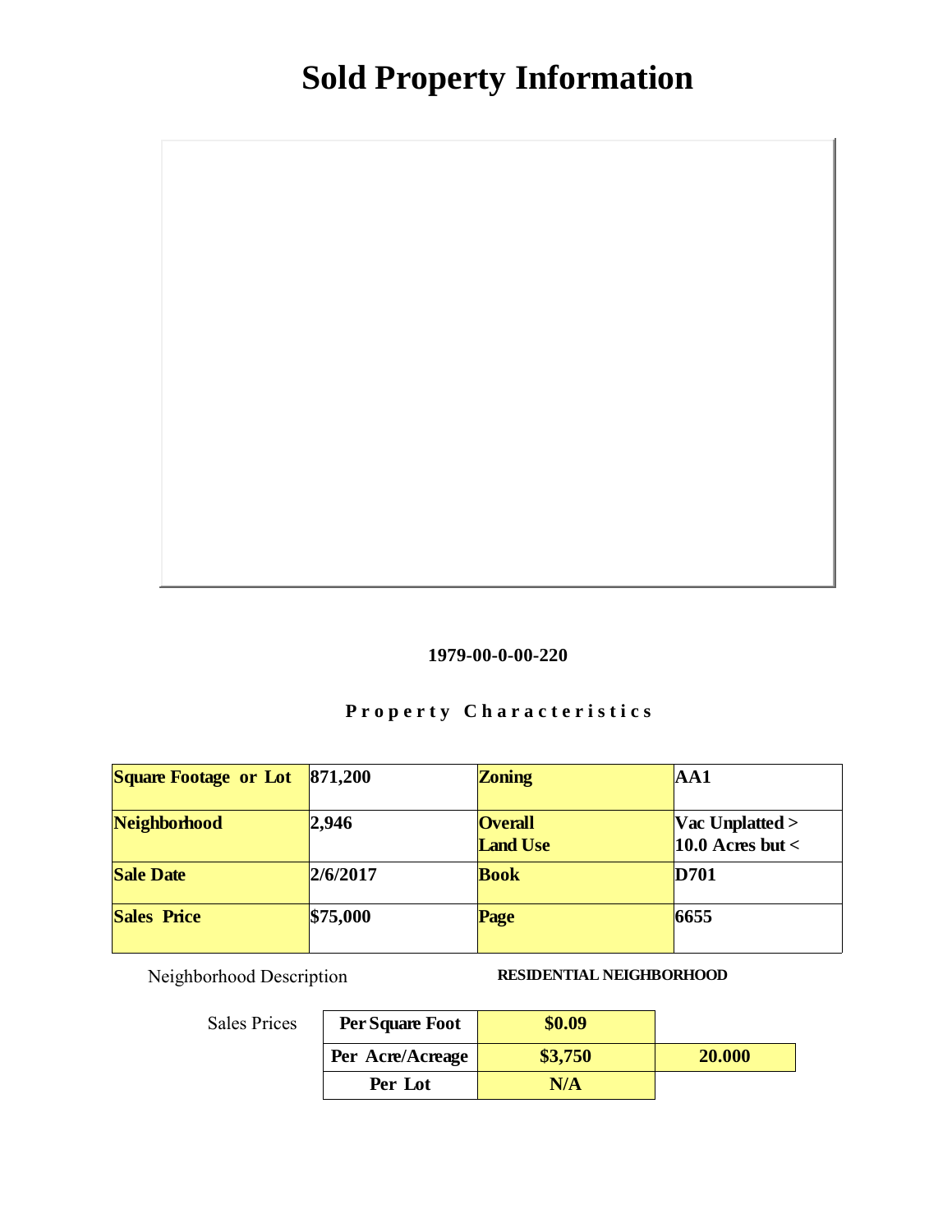

### Property Characteristics

| Square Footage or Lot | 1,350,360 | Zoning                            | AA1                                            |
|-----------------------|-----------|-----------------------------------|------------------------------------------------|
| Neighborhood          | 2,946     | <b>Overall</b><br><b>Land Use</b> | $\text{Vac Unplatted} >$<br>10.0 Acres but $<$ |
| <b>Sale Date</b>      | 6/8/2017  | <b>Book</b>                       | D706                                           |
| <b>Sales Price</b>    | \$94,000  | Page                              | 8798                                           |

Neighborhood Description RESIDENTIAL NEIGHBORHOOD

| Per Square Foot  | \$0.07  |        |
|------------------|---------|--------|
| Per Acre/Acreage | \$3,032 | 31.000 |
| Per Lot          | N/A     |        |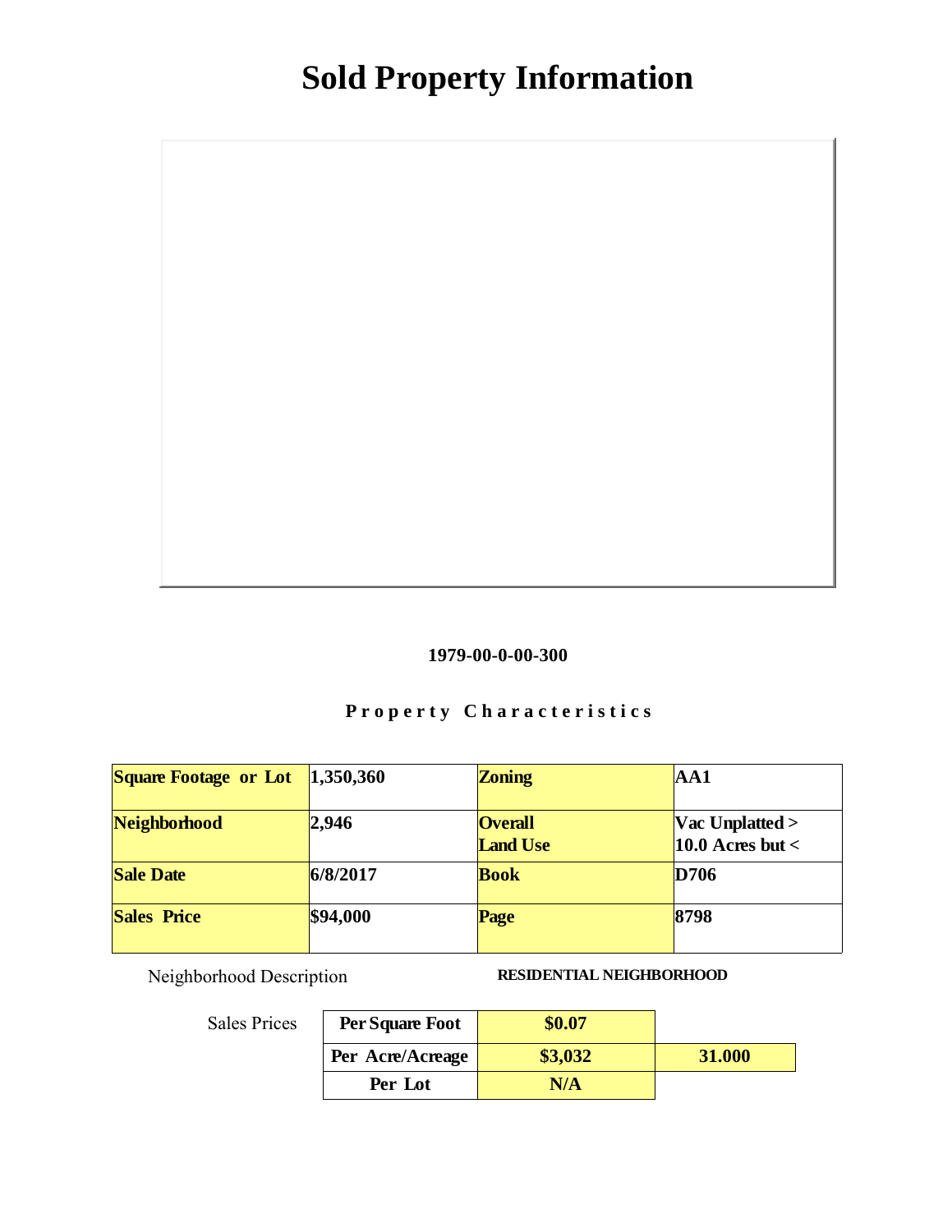#### 855 SOUTH SCHUMAKER RD

#### 1979-00-0-00-422

### Property Characteristics

| Square Footage or Lot | 1,718,006 | Zoning                            | AA1                                              |
|-----------------------|-----------|-----------------------------------|--------------------------------------------------|
| Neighborhood          | 12,946    | <b>Overall</b><br><b>Land Use</b> | $\text{Vac Unplatted} >$<br>35.0 Acres but $\lt$ |
| Sale Date             | 3/29/2018 | <b>Book</b>                       | D803                                             |
| <b>Sales Price</b>    | \$200,000 | Page                              | 0746                                             |

Neighborhood Description RESIDENTIAL NEIGHBORHOOD

| Per Square Foot  | \$0.12  |        |
|------------------|---------|--------|
| Per Acre/Acreage | \$5,071 | 39.440 |
| Per Lot          | N/A     |        |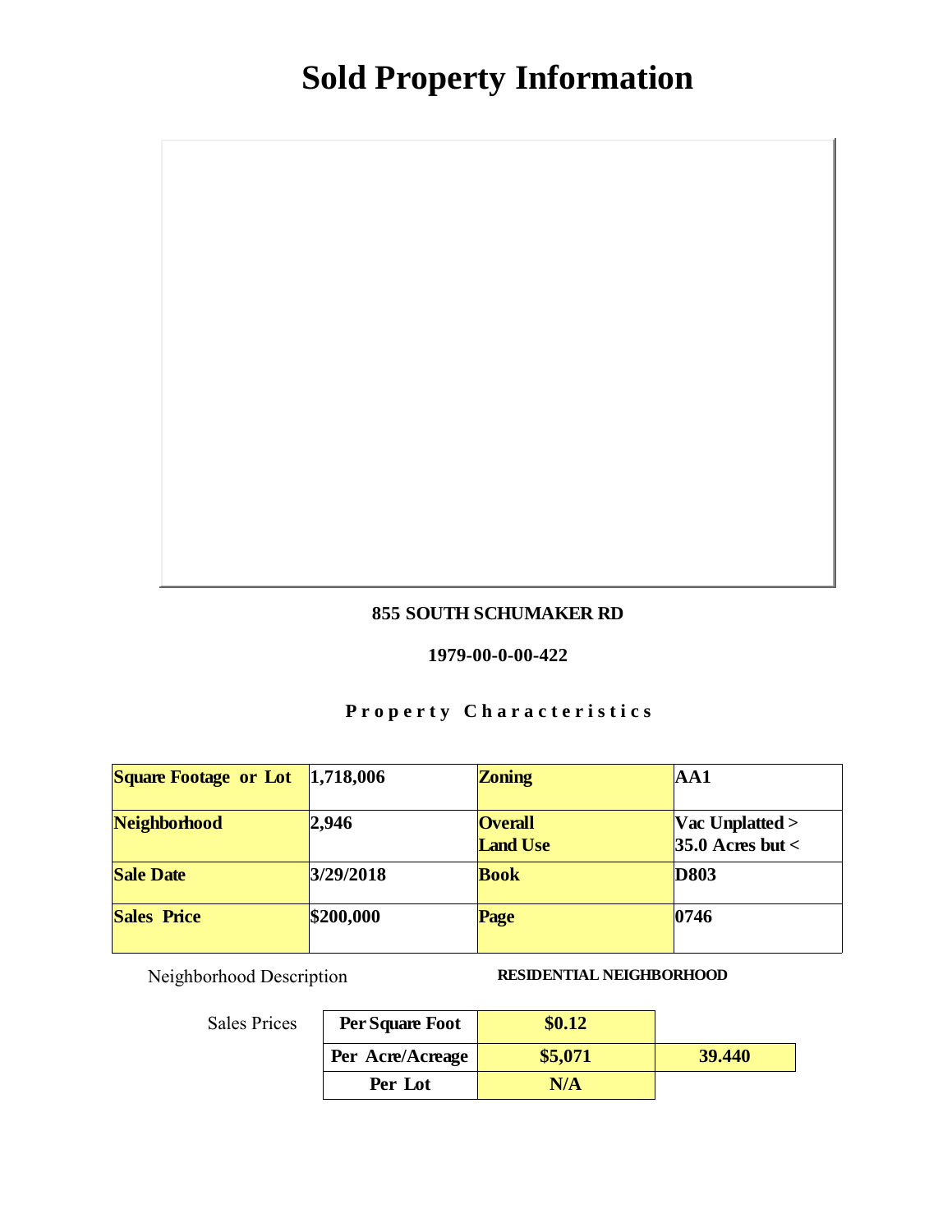

64903 E COUNTY ROAD 42

2063-00-0-00-185

### Property Characteristics

| Square Footage or Lot | 1,553,350 | Zoning                            |                                           |
|-----------------------|-----------|-----------------------------------|-------------------------------------------|
| Neighborhood          | 2,952     | <b>Overall</b><br><b>Land Use</b> | Vac Unplatted $>$<br>35.0 Acres but $\lt$ |
| <b>Sale Date</b>      | 7/11/2016 | <b>Book</b>                       | D609                                      |
| Sales Price           | \$73,050  | Page                              | 2652                                      |

Neighborhood Description RESIDENTIAL NEIGHBORHOOD

| :S | Per Square Foot  | \$0.05  |        |
|----|------------------|---------|--------|
|    | Per Acre/Acreage | \$2,049 | 35.660 |
|    | Per Lot          | N/A     |        |